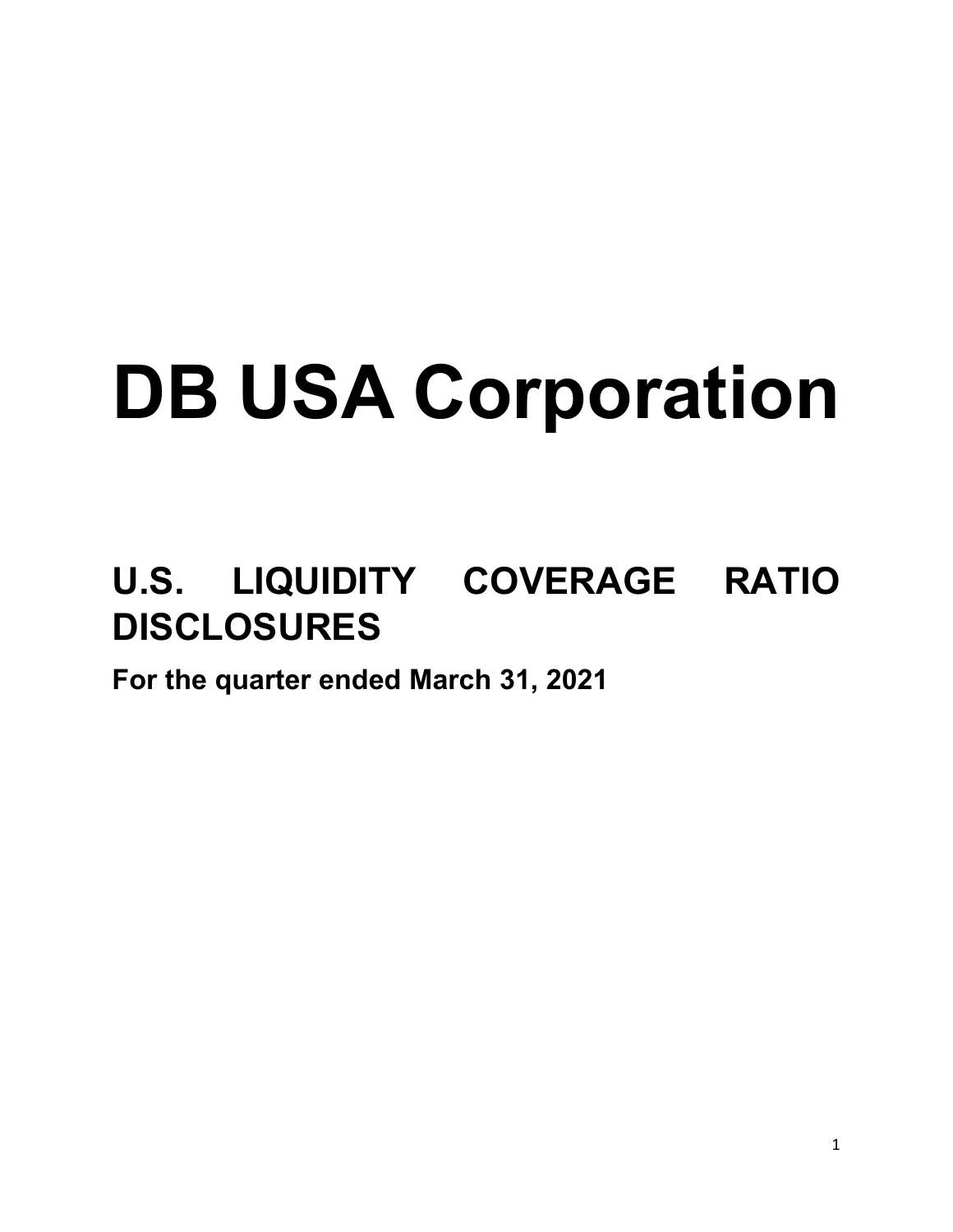### **Table of Contents**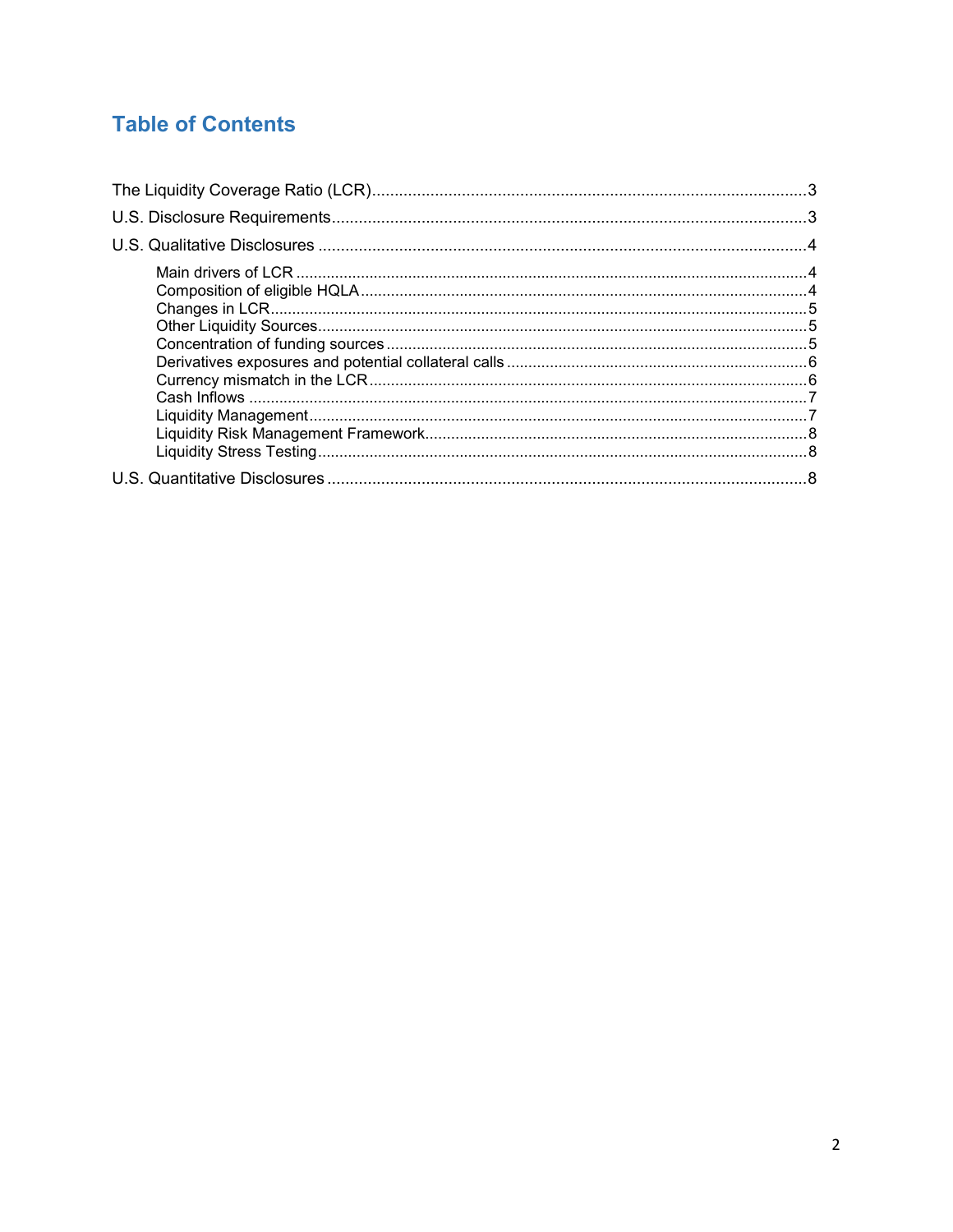#### <span id="page-2-0"></span>The Liquidity Coverage Ratio (LCR)

The LCR is intended to promote the short-term resilience of a bank's liquidity risk profile over a 30 day stress scenario. The ratio is defined as the amount of High Quality Liquid Assets (HQLA) that could be used to raise liquidity, measured against the total volume of net cash outflows, arising from both actual and contingent exposures, projected over a 30 calendar-day period of significant stress. Banks are also required to take into account potential maturity mismatches between contractual outflows and inflows during the 30 day stress period.

Deutsche Bank (DB), a banking group domiciled in Germany<sup>[1](#page-2-2)</sup>, is currently required to be compliant with the Liquidity Coverage Ratio (LCR) as outlined in the "Commission Delegated Regulation (EU) 2015/61 of October 10, 2014 to supplement Regulation (EU) No 575/2013 of the European Parliament and the Council with regard to liquidity coverage requirement for Credit Institutions" and the corrigendum to "Regulation (EU) No 575/2013 of the European Parliament and of the Council of June 26, 2013 on prudential requirements for credit institutions and investment firms and amending Regulation (EU) No 648/2012", published on November 30, 2013.

The Basel Committee on Banking Supervision (BCBS) published the international liquidity standards in December 2010 as a part of the Basel III package and revised the liquidity standard in January 2013. On September 3, 2014, the U.S. regulators adopted a final rule that implements a quantitative liquidity requirement generally consistent with the LCR standard established by the BCBS. The final LCR rule applies to top-tier U.S. BHCs as well as depository institution subsidiaries of U.S. BHCs that meet the applicability criteria of the LCR rule.

The Enhanced Prudential Standards for Foreign Banking Organizations (FBOs) requires FBOs, including DB, with non-branch assets of \$50 billion or more to form a U.S. Intermediate Holding Company (IHC) by July 01, 2016 to serve as the top-tier holding company for their non-branch U.S. subsidiaries. DB's U.S. IHC or DB USA Corporation (the Firm) became subject to the full LCR requirements effective April 01, 2017.

Subsequently, the Federal Reserve adopted the Tailoring Rule that introduces risk-based categories for determining scope, nature and applicability of requirements under the LCR rule and modifies the LCR requirements based on the category of the banking organizations. Under the Tailoring Rule, stringency of requirements increases based on measures of size, crossjurisdictional activity, weighted short-term wholesale funding, nonbank assets and off-balance sheet exposures. Based on these new guidelines, which are effective December 31, 2019, the firm is categorized as a Category III bank and therefore reduced LCR requirement of 85% applies.

#### <span id="page-2-1"></span>U.S. Disclosure Requirements

l

In December 2016, the Federal Reserve adopted a rule to implement public disclosure requirements (PDR) for the LCR. Under PDR, a BHC with \$50 billion or more in consolidated assets or \$10 billion or more in foreign exposure is required to disclose publicly, on a quarterly basis, quantitative information about its LCR calculation and a discussion of the factors that have a significant effect on its LCR. Presently, the Firm is the only DB U.S. entity that is subject to these disclosure requirements.

The information presented in this document is calculated in accordance with the U.S. LCR rule and presented in accordance with the LCR PDR, unless otherwise stated. Table 7 (lines 1 through

<span id="page-2-2"></span> $1$  Deutsche Bank (DB) AG is a financial conglomerate as designated by the BaFin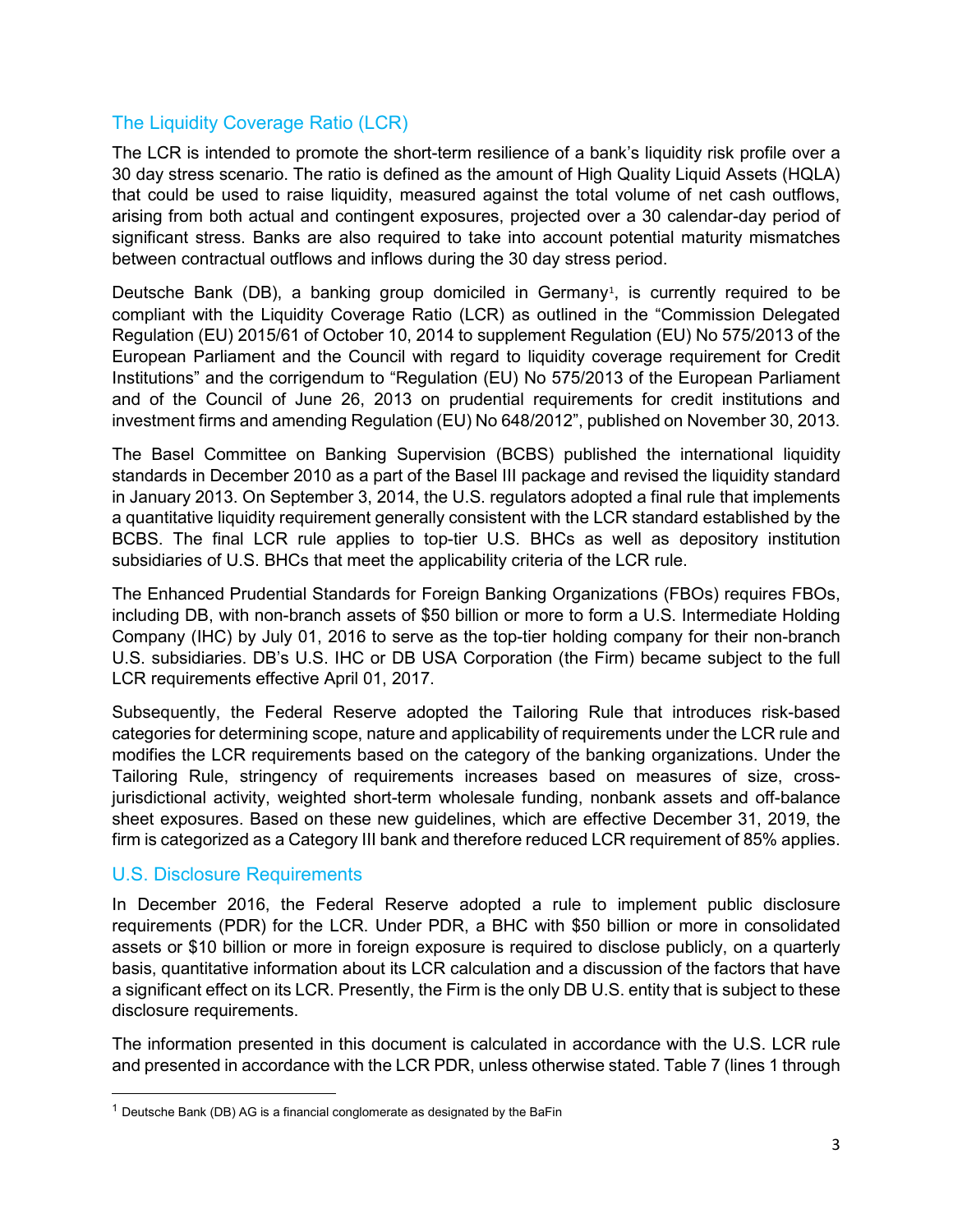33) presents the Firm's LCR in the format provided in the LCR PDR. Tables 1 through 6 present a supplemental breakdown of the Firm's LCR components.

#### <span id="page-3-0"></span>U.S. Qualitative Disclosures

<span id="page-3-1"></span>*Main drivers of LCR*

The table below summarizes the Firm's average LCR for the three months ended March 31, 2021.

#### **Table 1: Liquidity Coverage Ratio**

| <b>Average Weighted Amounts</b> | Three months ended |
|---------------------------------|--------------------|
| $($$ in millions)               | March 31, 2021     |
| HQLA <sup>1</sup>               | 22,785             |
| Net cash outflows               | 12.219             |
| <b>LCR</b>                      | 186%               |
| Excess HQLA <sup>1</sup>        | 10,566             |

(1) Excludes excess HQLA held at subsidiaries that are not transferable

In the table above, HQLA is calculated after applying regulatory haircuts to eligible assets as prescribed by the LCR rule. Similarly, the Firm calculates its outflow and inflow amounts by applying the standardized set of regulatory outflow and inflow rates to various asset and liability balances, including off-balance-sheet commitments, as prescribed in the LCR rule.

The firm's average daily LCR for the three months ended March 31, 2021 was 186%, which is largely driven by:

- HQLA, which consists of cash with the Federal Reserve Bank, U.S. Treasury securities purchased outright and via reverse repurchase transactions collateralized by U.S. Treasury securities;
- Net cash outflows primarily related to operational and non-operational deposits and to a lesser degree, secured wholesale funding and asset exchange transactions.

#### <span id="page-3-2"></span>*Composition of eligible HQLA*

HQLA represent the sum of eligible Level 1 liquid assets, Level 2A liquid assets, and Level 2B liquid assets, eligible for inclusion in the LCR after prescribed haircuts and asset composition limits. Eligible HQLA must also meet specific operational and general requirements, as prescribed under the LCR rule. Presently, only Level 1 liquid assets meet all the requirements, therefore the liquidity buffer is comprised of Level 1 liquid assets exclusively.

The table below presents the weighted average amounts of the Firm's HQLA segregated into cash and eligible securities components for the three months ended March 31, 2021.

#### **Table 2: High Quality Liquid Assets**

| <b>Average Weighted Amounts</b>                                              | Three months ended |
|------------------------------------------------------------------------------|--------------------|
| $($$ in millions)                                                            | March 31, 2021     |
| Eligible Reserve Bank Balances <sup>1</sup>                                  | 14,963             |
| Eligible Level 1 Securities <sup>2</sup>                                     | 21,376             |
| Less: Excess HQLA held at subsidiaries and are not transferable <sup>3</sup> | (13, 554)          |
| <b>Total Eligible Level 1 Assets</b>                                         | 22,785             |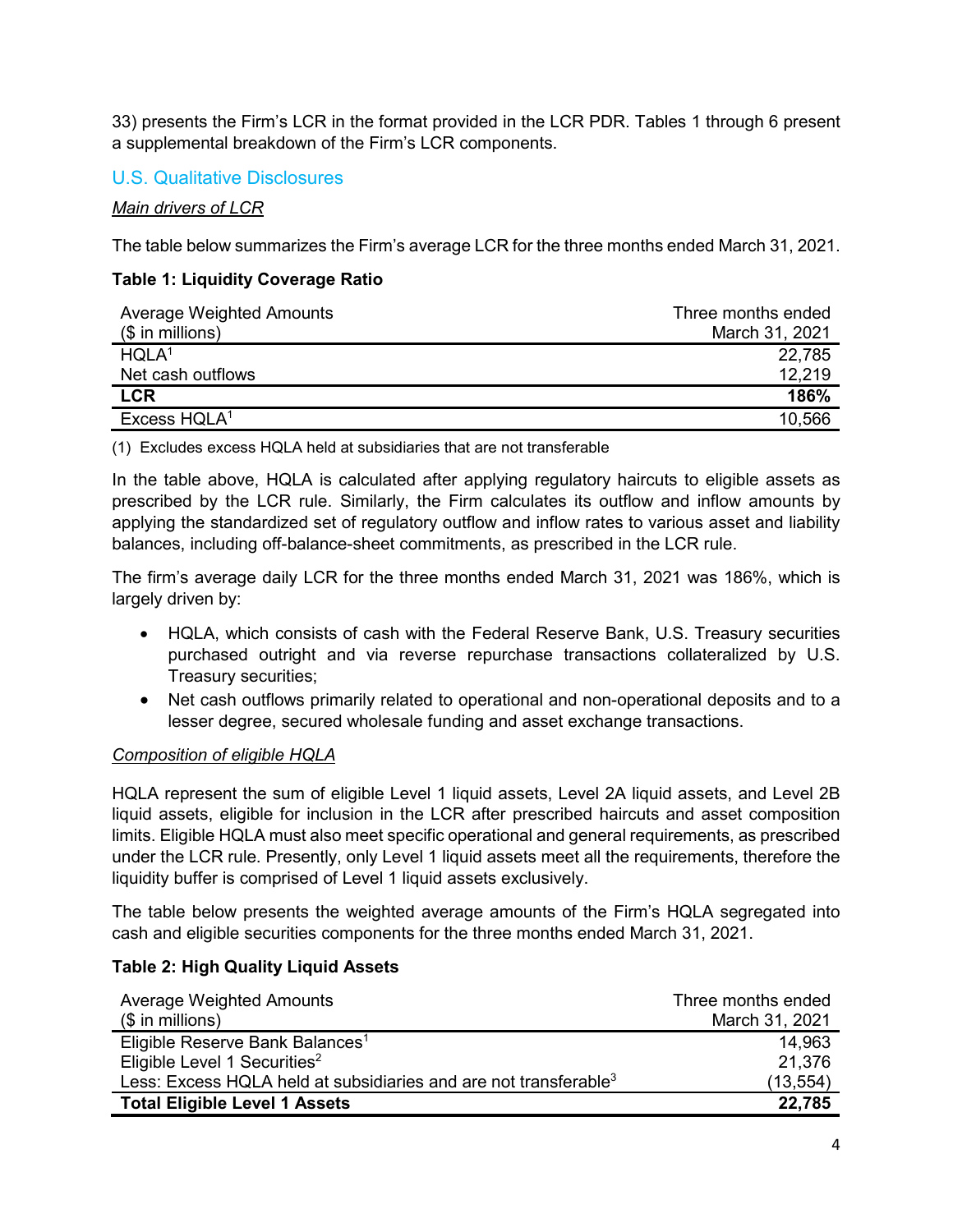- (1) Comprise of deposits with the Federal Reserve Bank
- (2) Represents U.S. Treasury Securities
- (3) Comprise of both Reserve Bank Balances and Treasury Securities

#### <span id="page-4-0"></span>*Changes in LCR*

As given above in Table 1, the Firm's average LCR for three months ended March 31, 2021 was 186% which represents a strong average LCR position and well above the revised required minimum of 85%. The average LCR for the quarter ended March 31, 2021 decre[a](#page-4-3)sed to 186% compared to an average LCR of 207%<sup>a</sup> for the quarter ended December 31, 2020 due to increase in net cash outflows by \$1.2 billion. The increase was driven by higher wholesale funding related outflows partially offset by an increase in secured funding inflows.

#### <span id="page-4-1"></span>*Other Liquidity Sources*

In addition to the above mentioned HQLA, the Firm had approximately \$13.6 billion of HQLA held at subsidiaries that are not transferable, but are available to raise liquidity at the subsidiaries, if required.

Even though the Firm has significant holdings in other LCR asset classes, those assets are not considered under the control of the Firm's liquidity management function, which is one of the eligibility criteria set forth in the LCR rule, hence such asset holdings are not considered eligible HQLA and are not part of the liquidity buffer currently. These assets can also be sold or lent as collateral for secured funding to generate liquidity.

#### <span id="page-4-2"></span>*Concentration of funding sources*

The Firm has a wide range of funding sources, including retail and institutional deposits, secured and unsecured wholesale funding, comprised primarily of large deposits, and funding from DB Group. The Firm's most stable funding sources come from transaction banking clients.

Below is a summary of deposit related cash outflows in accordance with the LCR rule.

#### **Table 3: Deposits**

 $\overline{\phantom{a}}$ 

| <b>Average Weighted Amounts</b><br>$($$ in millions) | Three months ended<br>March 31, 2021 |
|------------------------------------------------------|--------------------------------------|
| Cash outflows from:                                  |                                      |
| Non-Operational deposits                             | 10.914                               |
| Operational deposits                                 | 3,537                                |
| <b>Brokered deposit</b>                              | 132                                  |
| Retail deposit                                       | 38                                   |
| <b>Total deposit cash outflows</b>                   | 14,621                               |

<span id="page-4-3"></span>a Revised upward by 31% in light of DB's revised interpretation of the Tailoring Rule whereby a factor of 0.85 is applied to the denominator rather than the reduction of the overall LCR compliance threshold to 85%, which DB formerly applied.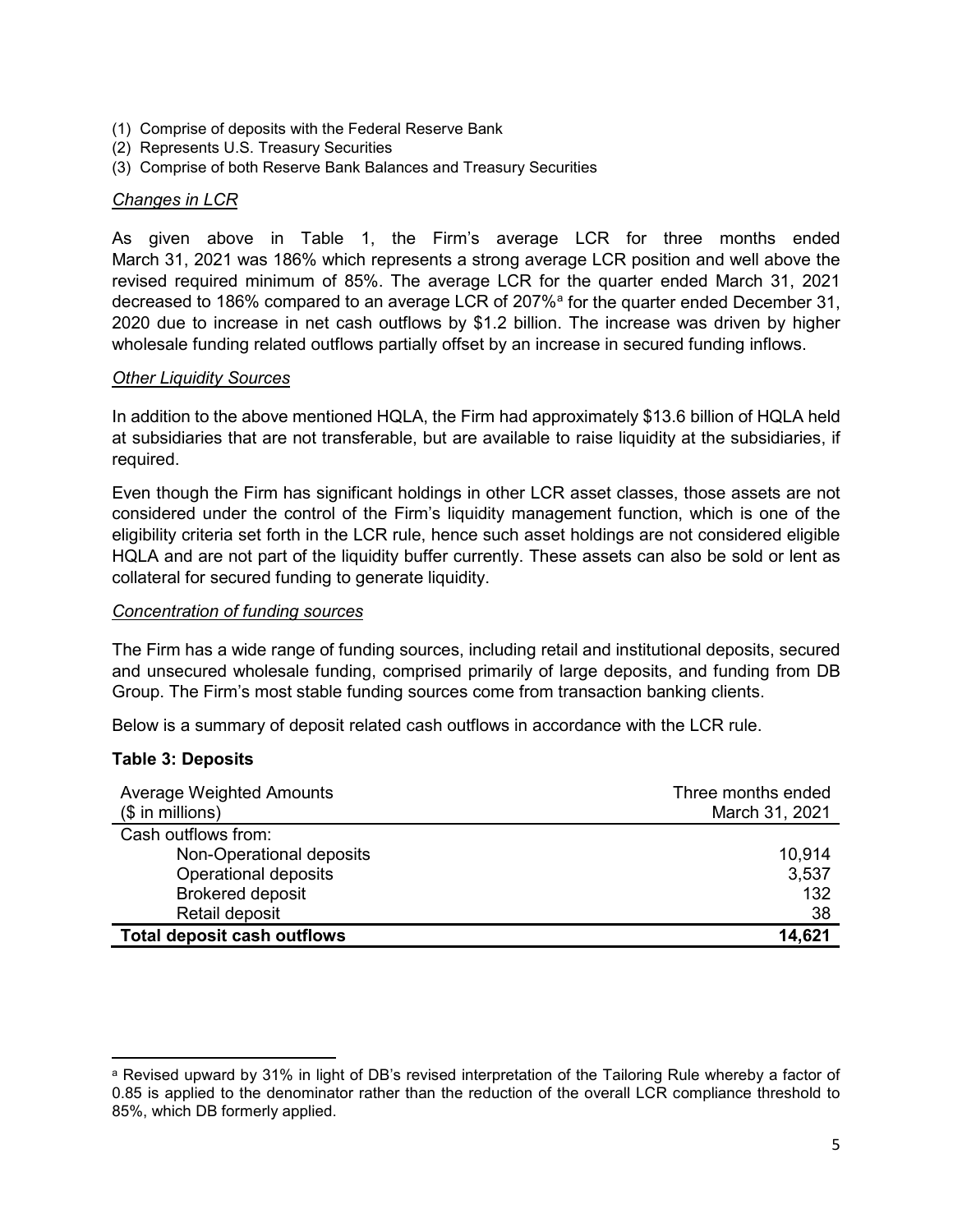The Firm manages liquidity and funding, in accordance with its specific risk appetite approved by the entities' Boards of Directors across a range of relevant metrics, and implements a number of tools to monitor these and ensure compliance.

The following table summarizes cash outflows excluding deposits from retail customers and counterparties and derivatives.

#### **Table 4: Other Outflows**

| <b>Average Weighted Amounts</b><br>$($$ in millions) | Three months ended<br>March 31, 2021 |
|------------------------------------------------------|--------------------------------------|
| Cash outflows from:                                  |                                      |
| Secured funding                                      | 7,346                                |
| Unsecured funding <sup>1</sup>                       | 14,451                               |
| Off Balance sheet commitments                        | 1,025                                |
| Other                                                |                                      |
| <b>Total other cash outflows</b>                     | 22.824                               |

(1) Includes non-operational and operational deposits shown in Table 3 above

#### <span id="page-5-0"></span>*Derivatives exposures and potential collateral calls*

Derivative transaction means a financial contract whose value is derived from the values of one or more underlying assets, reference rates, or indices of asset values or reference rates. Derivative contracts include interest rate derivative contracts, exchange rate derivative contracts, equity derivative contracts, commodity derivative contracts, credit derivative contracts, forward contracts and any other instrument that poses similar counterparty credit risks.

The Firm enters into derivative transactions for two purposes; market making or managing own risk exposures. These derivatives are executed with third parties and with other DB affiliates outside the IHC consolidated group. The Firm may be required to post initial or variation margin with regards to such derivative exposures. Additionally, collateral calls could also be driven as a result of a downgrade to DB's external credit ratings.

The following table summarizes derivatives related net cash outflows for the three months ended March 31, 2021.

#### **Table 5: Derivatives**

| Average Weighted Amounts                                | Three months ended |
|---------------------------------------------------------|--------------------|
| $($$ in millions)                                       | March 31, 2021     |
| Outflows from derivative exposures and other collateral |                    |
| requirements                                            | 1,525              |
| Less: Inflows from derivatives                          |                    |
| Net derivatives cash outflows                           | 1,523              |

#### <span id="page-5-1"></span>*Currency mismatch in the LCR*

In the US, HQLA and net outflows are primarily in US dollars, however a nominal portion of cash flows (<2% of cash outflows) relate to currencies other than US dollars. These non-US dollar based cash flows give rise to currency mismatches, such exposures are closely monitored and strategies are adopted to minimize the potential impact of such exposures.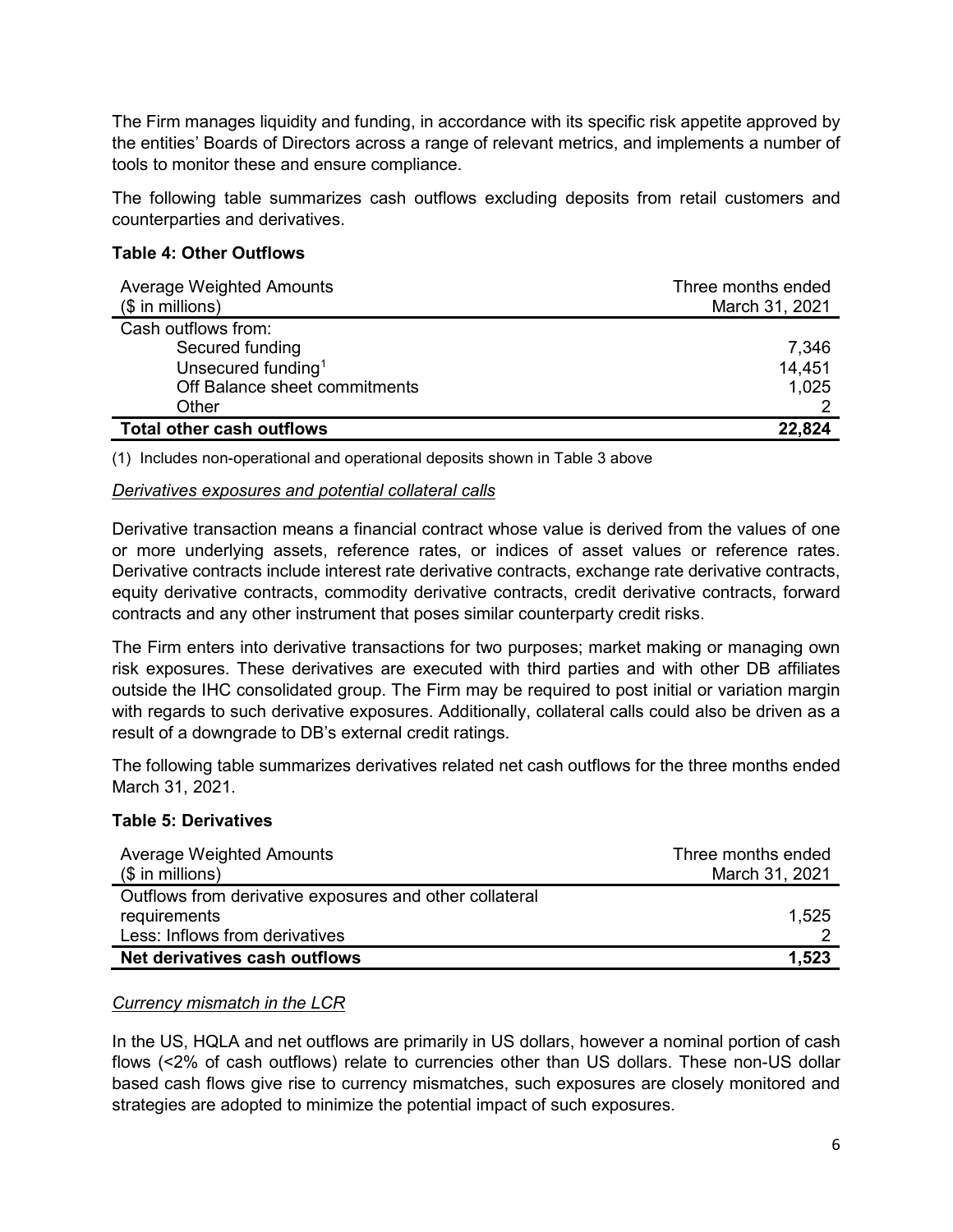#### <span id="page-6-0"></span>*Cash Inflows*

Allowable inflow amounts are capped at 75 percent of aggregate cash outflows to ensure that the banks must hold a minimum HQLA amount equal to 25 percent of total cash outflows that will be available during a stress period. However, there are certain exceptions which include:

- Certain foreign currency exchange derivative cash flows are to be treated on a net basis and have therefore effectively been removed from the gross inflow cap calculation, and
- The inflow cap does not apply to the calculation of the maturity mismatch add-on.

The total cash inflows amounted to \$10.2 billion which is the lesser of the cumulative cash inflows and 75% cap of the cumulative cash outflows. Given that inflows are well below 75% of cumulative cash outflows, the inflow cap is not currently binding for the Firm.

The following table summarizes cash inflows excluding retail lending and derivatives.

#### **Table 6: Cash Inflows**

| Average Weighted Amounts  | Three months ended |
|---------------------------|--------------------|
| $($$ in millions)         | March 31, 2021     |
| Cash inflows from:        |                    |
| Secured lending           | 8,774              |
| Unsecured lending         | 1,404              |
| Other                     | 23                 |
| <b>Total cash inflows</b> | 10,201             |

#### <span id="page-6-1"></span>*Liquidity Management*

Liquidity risk is the risk arising from the potential inability to meet all payment obligations when they come due. The US Liquidity Management (LM) function of the Firm is responsible for ensuring that the Firm can fulfill its payment obligations at all times and can manage liquidity and funding risks within its risk appetite.

To meet the objective, the Firm executes upon its liquidity management framework. The framework is comprised of six core elements – risk appetite, risk identification, risk measurement, risk monitoring, risk management, and governance and oversight. These six elements of the liquidity management framework provide LM the processes, tools, and oversight to effectively manage the liquidity position of the Firm to meet its day-to-day payment obligations.

Treasury manages liquidity and funding, in accordance with the Management Board-approved risk appetite across a range of relevant metrics, and implements a number of tools to monitor these and ensure compliance. In addition, Treasury works closely with Liquidity Risk Management (LRM), and the business, to analyze and understand the underlying liquidity characteristics of the business portfolios. These parties are engaged in regular and frequent dialogue to understand changes in the Firm's position arising from business activities and market circumstances. Dedicated business targets are allocated to ensure that the Firm operates within its overall liquidity and funding appetite. LM projects the development of the key liquidity and funding metrics based on the underlying business plans to ensure that the plan is in compliance with the Firm's risk appetite.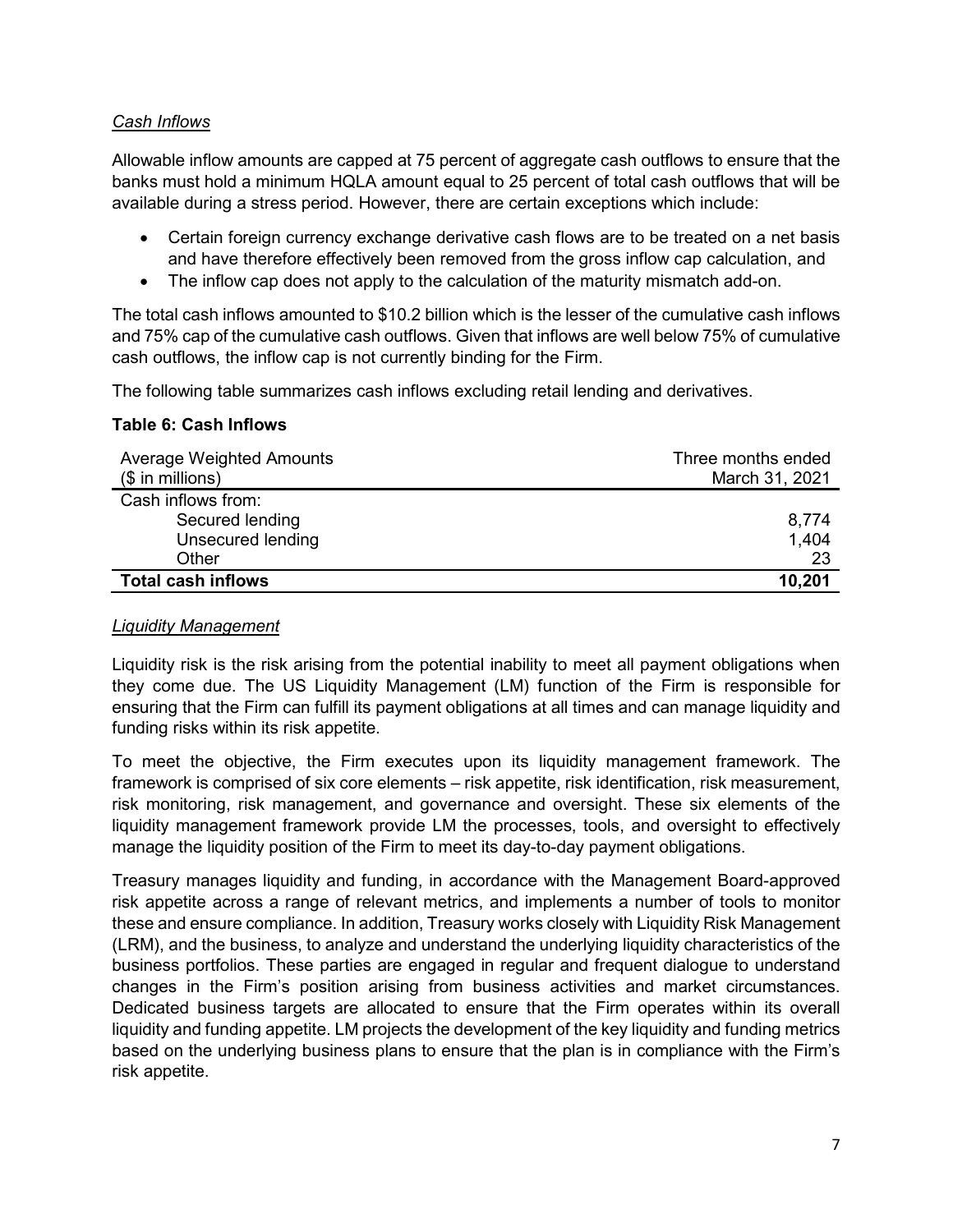#### <span id="page-7-0"></span>*Liquidity Risk Management Framework*

The LRM is an independent review function operating as part of the second line of defense, and is responsible for overseeing and evaluating the effectiveness of the liquidity risk management activities performed by U.S. Treasury – Liquidity Management. Through executing on its oversight and validation activities, LRM plays a key role in supporting the U.S. Chief Risk Officer in overseeing and maintaining the liquidity risk management framework.

Treasury is mandated to manage the overall liquidity and funding position of the Firm. LRM acts as an independent control function, and is responsible for reviewing the liquidity risk framework, proposing the risk appetite to the US Risk Committees and validating liquidity risk methodologies which are developed by Treasury, to measure and manage the liquidity risk profile.

The Management Board is informed of performance against the risk appetite metrics, via a weekly Liquidity Dashboard. In addition to this, liquidity is also monitored through early warning indicators on a daily basis by senior leadership team of the Firm. Escalations are reported on a timely basis, in case of breaches on the internal limits.

#### <span id="page-7-1"></span>*Liquidity Stress Testing*

Within the risk measurement element of the liquidity management framework, liquidity stress testing is a core tool for measuring liquidity risk and evaluating the Firm's liquidity position. The Firm uses both regulatory, (i.e. LCR) and internally designed stress tests. The Firm uses stress testing to determine whether the current liquidity position is in line with the relevant risk appetite, set the liquidity reserve requirements and help identify potential future liquidity shortfalls.

Internal stress testing models calculate the Firm's net liquidity position (i.e., measured net stress cash flows against liquidity buffers held) under multiple different scenarios by applying particular contractual and behavioral assumptions to the Firm's assets, liabilities and off-balance sheet exposures which are identified to have liquidity risk. Stress testing is run daily and models the Firm's net liquidity position under stress out to one year.

#### <span id="page-7-2"></span>U.S. Quantitative Disclosures

The following table presents Firm's average LCR, and average unweighted and weighted amount of HQLA, cash outflows and cash inflows, for the quarter ended March 31, 2021.